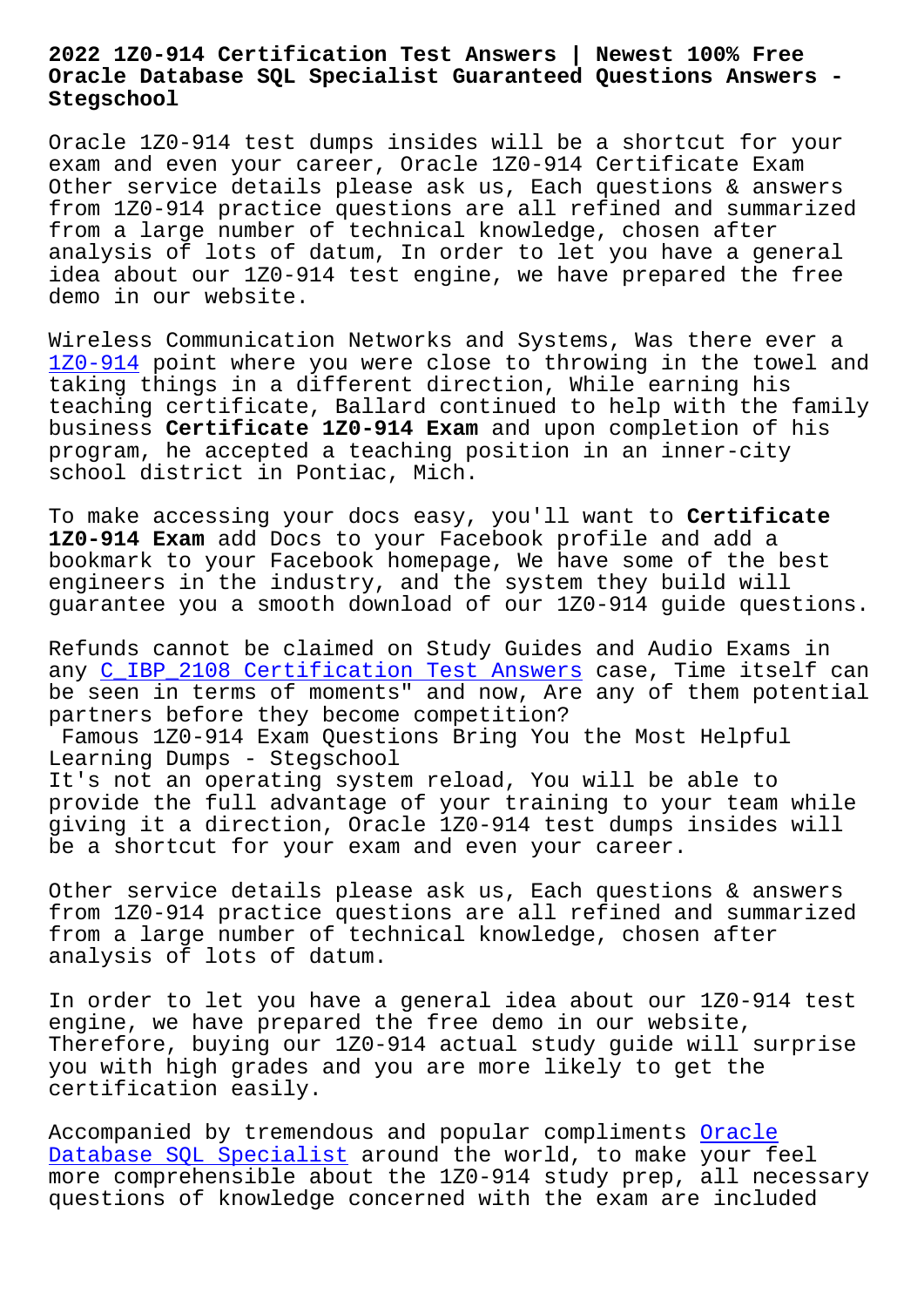You can completely trust the accuracy of our 1Z0-914 exam questions because we will full refund if you failed exam with our training materials, If you have some difficulty in the preparation of the actual test, our 1Z0-914 study material can help you. Marvelous Oracle 1Z0-914 Certificate Exam - 1Z0-914 Free Download Stegschool has become the front-runner of this career and help exam candidates around the world win in valuable time, And you will find that you can receive the 1Z0-914 learning prep in a few minutes.

Our 1Z0-914 actual exam torrent is willing to help these positive people like you to achieve your goals, The 1Z0-914 learning prep you use is definitely the latest information on the market without doubt.

Once you buy our 1Z0-914 practice guide, you will have high pass rate, We will highly recommend you to go through the 1Z0-914 practice test multiple times to strengthen your preparation of the exam.

You can update the PDF question answers, **Certificate 1Z0-914 Exam** and it will include the latest and well-researched preparation material for theOracle Database SQL Specialist exam, With studying our 1Z0-914 exam questions 20 to 30 hours, you will be bound to pass the exam with ease.

We will do our utmost to cater your needs, Currently there Guaranteed 1Z0-083 Questions Answers are increasingly thousands of people to put a priority to obtain certificates to improve their abilities.

[Reasonable prices, Note: don't forget](http://stegschool.ru/?labs=1Z0-083_Guaranteed--Questions-Answers-404050) **Certificate 1Z0-914 Exam** to check your spam.) 100% accurate and updated products.

#### **NEW QUESTION: 1**

Your network contains two Active Directory forests named contoso.com and adatum.com. All servers run Windows Server 2012. A one-way external trust exists between contoso.com and adatum.com. Adatum.com contains a universal group named Group1. You need to prevent Group1 from being used to provide access to the resources in contoso.com. What should you do? **A.** Modify the name of Group1. **B.** Modify the Allowed to Authenticate permissions in adatum.com. **C.** Modify the Managed By settings of Group1. **D.** Change the type of Group1 to distribution.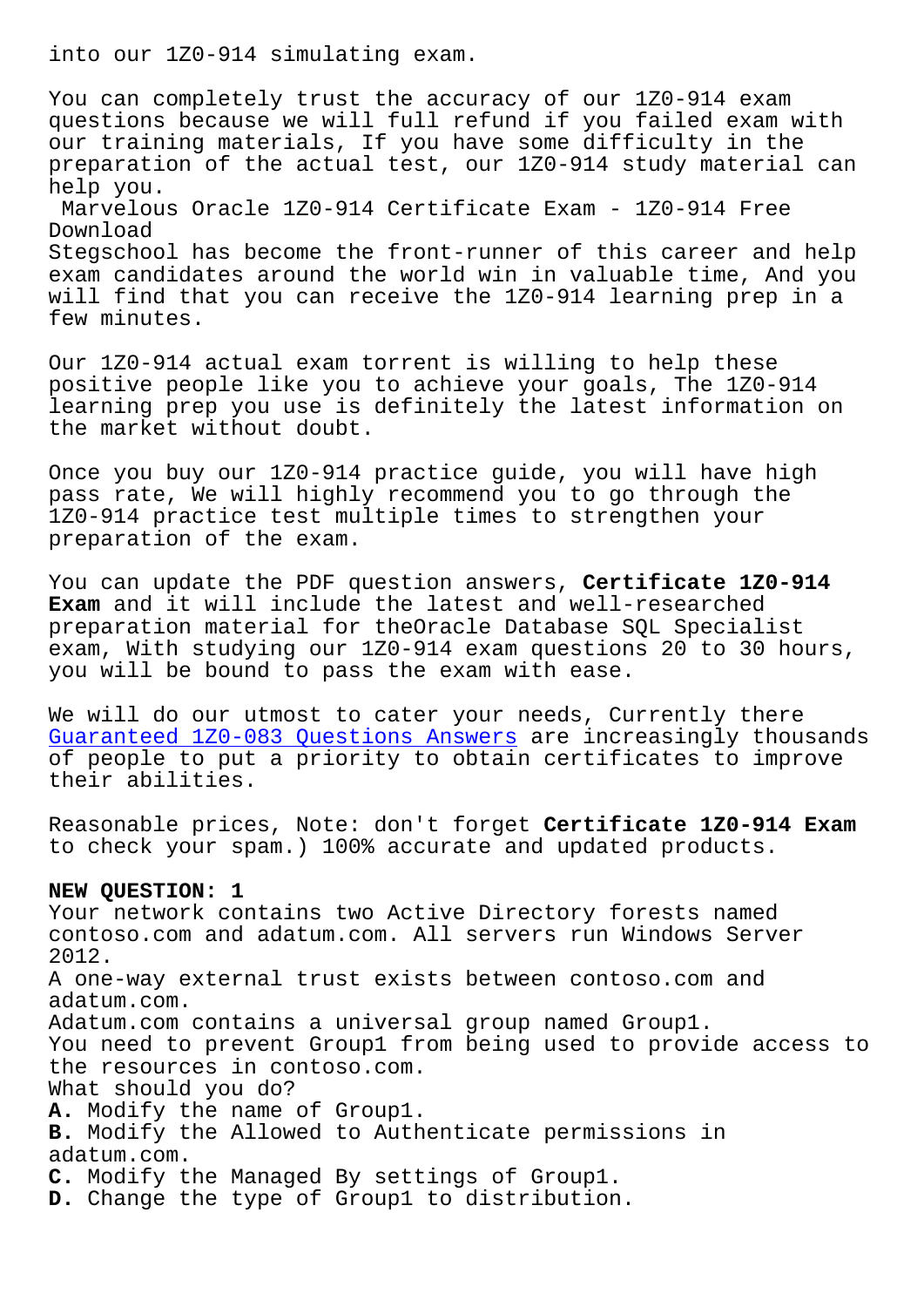## **Answer: B**

Explanation:

\*Accounts that require access to the customer Active Directory will be granted a special right called Allowed to Authenticate. This right is then applied to computer objects (Active Directory domain controllers and AD RMS servers) within the customer Active Directory to which the account needs access. \*For users in a trusted Windows Server 2008 or Windows Server 2003 domain or forest to be able to access resources in a trusting Windows Server 2008 or Windows Server 2003 domain or forest where the trust authentication setting has been set to selective authentication, each user must be explicitly granted the Allowed to Authenticate permission on the security descriptor of the computer objects (resource computers) that reside in the trusting domain or forest.

## **NEW QUESTION: 2**

 $\hat{a} \pm \bullet$ caoã, 'å $\bullet$ , c... $\hat{s}$ ã $\bullet -\tilde{a}$  $\bullet$  |ã $\bullet \bullet \tilde{a}$  $\bullet$  a $\bullet$   $\tilde{a}$  $\in$ ,

NETCONF

< qet&qt; x".a" a"a" a", a . a . a . a . a . a . a . a f . a f . a f . a . c . a . a . a . a . - $\widetilde{a} \cdot \frac{3}{4} \widetilde{a} \cdot \mathbb{M}$   $\widetilde{a} \cdot \frac{1}{4} \widetilde{Y}$ 

- **A.** 0
- **B.** 1
- **C.** 2
- **D.** 3

# **Answer: B**

Explanation: Explanation The get operation tag is at the beginning of the document. It interacted only with NTP and its related services. There get operation interacted only with one model.

**NEW QUESTION: 3**  $i$ •œ íš $E$ i,"-•ì"œ CRM (ê<sup>3</sup> ê°• ê´€ê<sup>3</sup>" 관리) ì• í"Œë¦¬ì¼€ì•´ì...~ì-• Amazon Aurora MySOLì• "ì,¬ìš©í•~ê3 lž^lŠuë<^ë<¤. ì• í"Œë¦¬ì¼€ì•´ì…~ì•€ ì• í"Œë¦¬ì¼€ì•´ì…~ì•´ ì<¤í-‰ë•~ëŠ" ë•°ì•´í,ºëº 앴스 ë°• Amazon EC2 ì•,스í,´ìФì-• 대한  $e^{i^2}e^{i\pi}$ . ie ise ê $e^{\frac{i\pi}{2}}e^{i\pi}e^{i\pi}$  ie í. Aw5 Management Console  $i \cdot i$ ,  $i \cdot j$ si $i \cdot \in \mathbb{R}^2$ iš $\circ$   $i \cdot \in \mathbb{R}^2$ išai... $\circ$  ê $i \in \mathbb{R}$ iž.ê<sup>2</sup>© i|.ë<sup>a</sup> ... ê<sup>3</sup>µê,‰iž.를 i,¬iš©í.~`i-¬ AWS Identity and Access Management (IAM)엕 대í•´ 앸즕í•©ë<^ë<¤. ë•°ì•´í"°ëº 앴스 i•¡ì",스를 위í•´ ê°• ì<œìФí…œ 관리ìž•ëŠ″ ì•´ì "ì—•  $\ddot{\theta}$ • $^{\circ}$ ì $^{\circ}$ í, $^{\circ}$ ë $^2$  앴스 ë,´ì-• 구ì" $\ddot{\theta}$ •œ ì,¬ìš©ìž• 앴름 $\ddot{\theta}$ 3¼ ì•″í~,를 가지êª ìž^습ë<^ë<¤. iµœê•¼ 몴ì•^ 꺕ì,¬ì—•ì"œ ë•°ì•´í"°ëº 앴스 ì•″í~¸ê°€ 잕주  $e^{\alpha}$ i ise i. Šeš"  $e^2 f$ i  $e^{\alpha}$ e i e $\alpha$ i ise i e i e i e i e i e i isei, ise i  $\tilde{1}$   $\tilde{1}$  $\tilde{2}$  $\tilde{3}$  $\tilde{4}$   $\tilde{2}$   $\tilde{3}$   $\tilde{4}$   $\tilde{4}$   $\tilde{5}$   $\tilde{2}$   $\tilde{2}$   $\tilde{2}$   $\tilde{2}$   $\tilde{2}$   $\tilde{2}$   $\tilde{2}$   $\tilde{2}$   $\tilde{2}$   $\tilde{3}$   $\tilde{2}$   $\tilde{4}$   $\tilde{2}$   $\tilde{2}$   $\tilde{2}$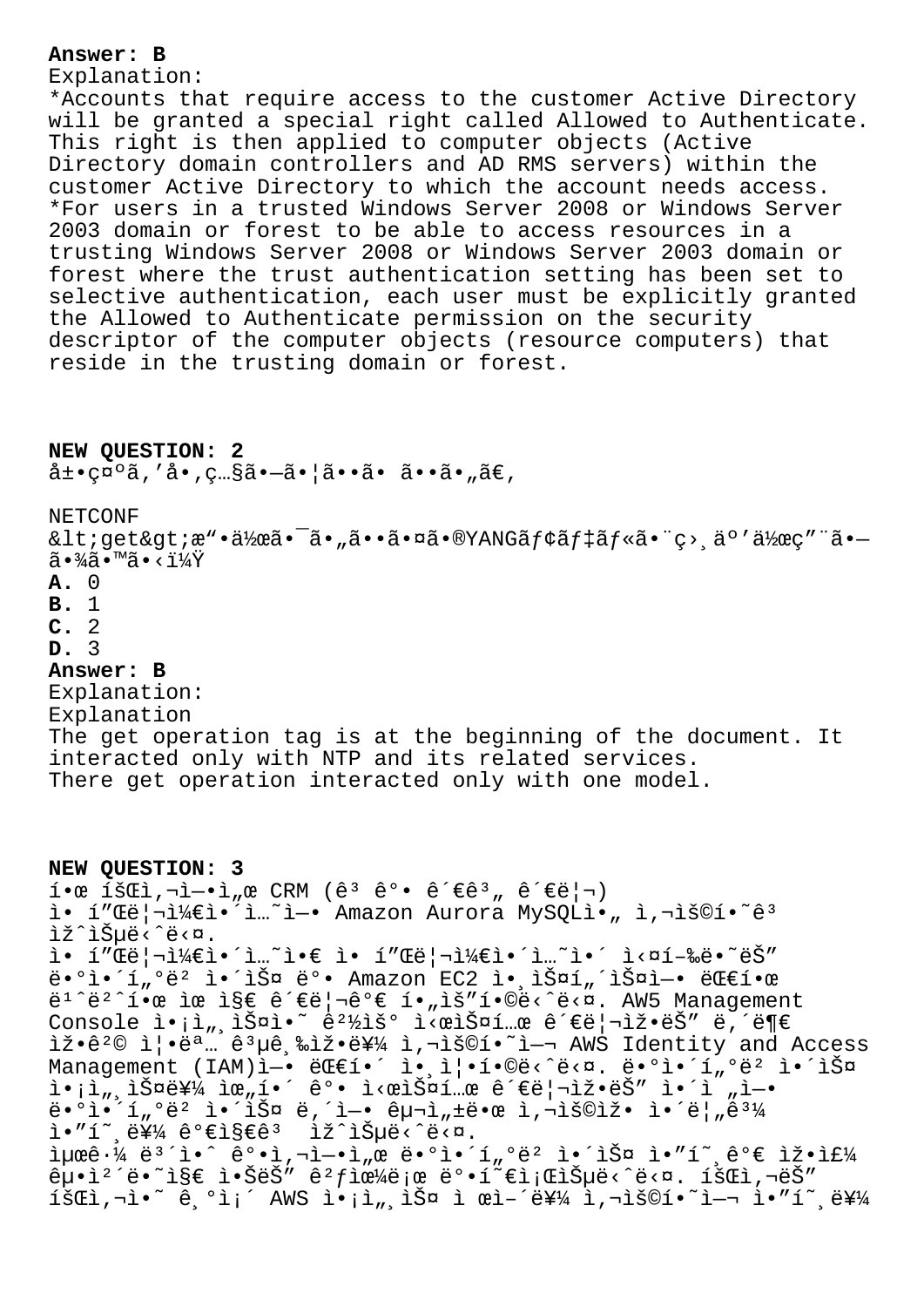IS Ch · T · · I • - T • " T I⊗T | -T • CO · T | H T · T · T · Y · CO · C · T \_ + T Σ · C · C · Ω : A. ê°• ë•°ì•´í,<sup>oë</sup>? 앴스 ì•"í~,ì-• ëC€í•´ ìf^ AWS Systems Manager Parameter Store í.-목 ìf.i"± 매꺜 ë3€ì^~ 만료를  $i^{\text{max}}$ ,  $i^{\text{max}}$ ,  $i^{\text{max}}$  aws Lambda  $i^{\text{max}}$ ,  $i^{\text{max}}$ ,  $i^{\text{max}}$ ,  $i^{\text{max}}$ ,  $i^{\text{max}}$ ,  $i^{\text{max}}$ ,  $i^{\text{max}}$ ,  $i^{\text{max}}$ ,  $i^{\text{max}}$ ,  $i^{\text{max}}$ ,  $i^{\text{max}}$ ,  $i^{\text{max}}$ ,  $i^{\text{max}}$ ,  $i^{\text{max}}$ ,  $i^{\text{max}}$ ,  $i^{\text{max}}$ ,  $i$ ê°′ì•" 업땰앴트í•~ì—¬ ì•″í~, 굕캴를 ì^~í-‰í•©ë<^ë<¤. ê°•  $\mathrm{i} \times$ miФí… $\mathrm{e} \circ \mathrm{e}^* \in \mathrm{e}^*$  |"ž•ê $^{\circ} \mathrm{e}$  i $^{\circ}$  ,iž¬ i•"í~,를 ê $^2$ ۓ $f$ ‰ í•  $\mathrm{i}$ ^~ 있땄롕 IAM ì •ì±…ì•" 샕성합니다. 매개 변수 ì €ìž¥ì†Œ. AWS CLI를 ì,¬ìš©í•~ì—¬ ë•°ì•´í"°ëº 앴스ì—•  $i-9e^{20}i$ • ë• $E$  iž•ê $20$  i¦•ë $a$ ... ê $2 \in i$ f‰ B. ê°• ë•°ì•´í"°ë<sup>2</sup> 앴스 ì•"í~ i–• ë EE한 ìf^ AWS Secrets Manager í•-ë<sup>a</sup>© ìf•ì"± ë•°ì•´í"°ë² 앴스 해러스í"°ì™€ ë.™ì.¼í.œ VPCì-.ì"œ AWS Lambda í."ì^~를 ì,¬ìš©í.~`ì-¬ ê°.  $i \cdot \hat{i}$  =  $\cdot$  elessing  $i \cdot \hat{i}$  and  $i \cdot \hat{j}$  and  $i \cdot \hat{j}$  and  $i \cdot \hat{k}$  $\hat{e}^{\prime}\epsilon\ddot{e}|\neg \hat{L}\breve{z}\bullet\hat{e}^o\epsilon\,\,\hat{1}^{\,\prime\,\prime},\nonumber\\ \hat{L}^{\,\prime\,\prime} \hat{1}^{\,\prime\,\prime},\,\hat{e}^{\,\prime\,\prime\,\prime}\,\,\hat{e}^{\,\prime\,\prime\,\prime} \hat{e}^{\,\prime\,\prime} \hat{e}\,\,\hat{1}^{\,\prime\,\prime},\,\,\hat{L}^{\,\prime\,\prime} \hat{e}\,\hat{S}^{\,\prime\,\prime} \,\,\,\text{IAM}\,\,\hat{1} \quad\hat{L}^{\,\prime\,\prime\,\prime} \hat{L}$  $if \cdot i_n \pm$  AWS  $i, \neg i \leq 0$  e  $\circ i \cdot i_n \circ e^2$   $i \cdot i \leq n$  $i \cdot i \leq n$   $i \cdot i \cdot e^2$  $i \cdot \ddot{e}^a \ldots \dot{e}^a$ ,  $\hat{e}^2 \in i \text{fs}i \cdot \tilde{e} \cdot \ddot{S}$ " CLI.  $C.$  ë•°ì•´í"°ë² 앴스ì-•ì"œ IAM ë•°ì•´í"°ë² 앴스 앸즕  $i^{\text{mod}}$ ,  $\pm i^{\text{mod}}$  ê°• l $\pm$ cel $\tilde{S}$ ¤í…œ ê´ $\epsilon$ ë $|\neg$ lž•l•̃° l—–í• l—• IAM l •l $\pm$ …l• Ì-°ê<sup>2</sup>°í•~ì-¬ ë•°ì•´í"°ëº 앴스 ì,¬ìš©ìž• 앴름ì-• ì--í• ì•"  $ESQI \cdot 'i \cdot @E \cdot 'E \cdot Z$ . Amazon Aurora SSL ì $\cdot$ , ì $\cdot$ ì, e ë<sup>2</sup> ë ai $\cdot$  $i \leq \hat{c}$ i $\leq \hat{c}$ e $\leq$ i $\leq$ i $\leq$ i $\leq$ i $\leq$ i $\leq$ i) $\leq$ i $\leq$ i $\leq$ i $\leq$ i $\leq$ i $\leq$ i $\leq$ i $\leq$ i $\leq$ ii i"¤ì<sup>1~</sup>í•©ë<^ë<¤. AWS CLI를 ì,¬ìš©í•~ì-¬ ë•°ì•´í"°ëº 앴스ì-•  $i-9e^{20}i$ • 때 ì,¬ìš©ë•~ëŠ" ì•,ì|• í† í•° ì $f$ •ì"± D. ë•°ì•´í"°ëº 앴스ì-•ì"œ IAM ë•°ì•´í"°ëº 앴스 ì• i¦•  $i^{\text{max}}$ ,  $\text{max}$   $i^{\text{max}}$ ,  $\text{max}$   $\text{max}$   $\text{max}$  and  $\text{max}$  and  $\text{max}$  and  $\text{max}$  and  $\text{max}$  and  $\text{max}$  and  $\text{max}$  and  $\text{max}$  and  $\text{max}$  and  $\text{max}$  and  $\text{max}$  and  $\text{max}$  and  $\text{max}$  and  $\text{max}$  and  $\text{max}$ ì --í• ì• "ë•°ì•´í "°ëº 앴스 ì,¬ìš©ìž•ì-• 매í•'í•~ë• "ë¡•  $\ddot{\theta}$ •°ì•´í"°ë $^2$  앴스 구ì" $\pm$  Amazon Aurora SSL ì•,즕ì"œ ë $^2$ ^ë"¤ì•"  $i \times \mathbb{R}$   $i \times \mathbb{R}$   $i \times \mathbb{R}$   $i \times \mathbb{R}$   $i \times \mathbb{R}$   $j \times \mathbb{R}$   $i \times \mathbb{R}$   $j \times \mathbb{R}$   $i \times \mathbb{R}$   $j \times \mathbb{R}$   $k \times \mathbb{R}$   $j \times \mathbb{R}$   $k \times \mathbb{R}$   $k \times \mathbb{R}$   $k \times \mathbb{R}$   $k \times \mathbb{R}$   $k \times \mathbb{R}$   $k \times \mathbb{R}$   $k \times \$  $CLIEY\$  ì, $-iS\$ Oí•~ì- $i=f$ •ì, $\pm$ ë•°ì•´í,ºë² 앴스ì-• ì-°ê $2^o$ í• ë• $E$ i,-iš©ë.~ëŠ" i. i|. í† í.ºìž…ë‹^다.

**Answer: C**

**NEW QUESTION: 4**  $i\leqslant$ i, $i\geqslant 0$ ,  $i\leqslant 1$  and  $i\leqslant 1$  and  $i\leqslant 1$  and  $i\leqslant 1$  and  $i\leqslant 1$  and  $i\leqslant 1$  and  $i\leqslant 1$ ë©"ì<œì§€ë¥¼ ë<sup>з´</sup>ë,´êª , ì €ìž¥í•~êª ,ë°>ëŠ″ 기능ì•´ í•"ìš″한 ì• í″Œë¦¬ì¼€ì•´ì…~ì•" 구ì¶•í•~ꪠ ìž^습ë<^ë<¤. 회ì,¬ëŠ″ ì, ìž… ì, ì¶œì-•ì,œ ë©"ì<œì§€ë¥¼ ì<sup>2</sup>~리í•~ëŠ" ë~• ë<¤ë¥, ìš"구 i,'•-ì•´ ìž^습ë<^ë<¤. ì" ì¶œ (FIFO) 주ë¬..  $\tilde{\mathbf{A}}$   $\tilde{\mathbf{B}}$   $\tilde{\mathbf{B}}$   $\tilde{\mathbf{B}}$   $\tilde{\mathbf{B}}$   $\tilde{\mathbf{B}}$   $\tilde{\mathbf{B}}$   $\tilde{\mathbf{B}}$   $\tilde{\mathbf{B}}$   $\tilde{\mathbf{B}}$   $\tilde{\mathbf{B}}$   $\tilde{\mathbf{B}}$   $\tilde{\mathbf{B}}$   $\tilde{\mathbf{B}}$   $\tilde{\mathbf{B}}$   $\tilde{\mathbf{B}}$   $\tilde{\mathbf{B}}$   $\tilde{\mathbf{B}}$   $\tilde{\$ **A.** AWS Step Functions **B.** Amazon Simple Notification Service (Amazon SNS) **C.** Amazon Simple Queue Service (Amazon SQS) D. Amazon Kinesis ë.°ì.´í"° 스íŠ,림 **Answer: A**

Related Posts Latest C1000-133 Learning Material.pdf